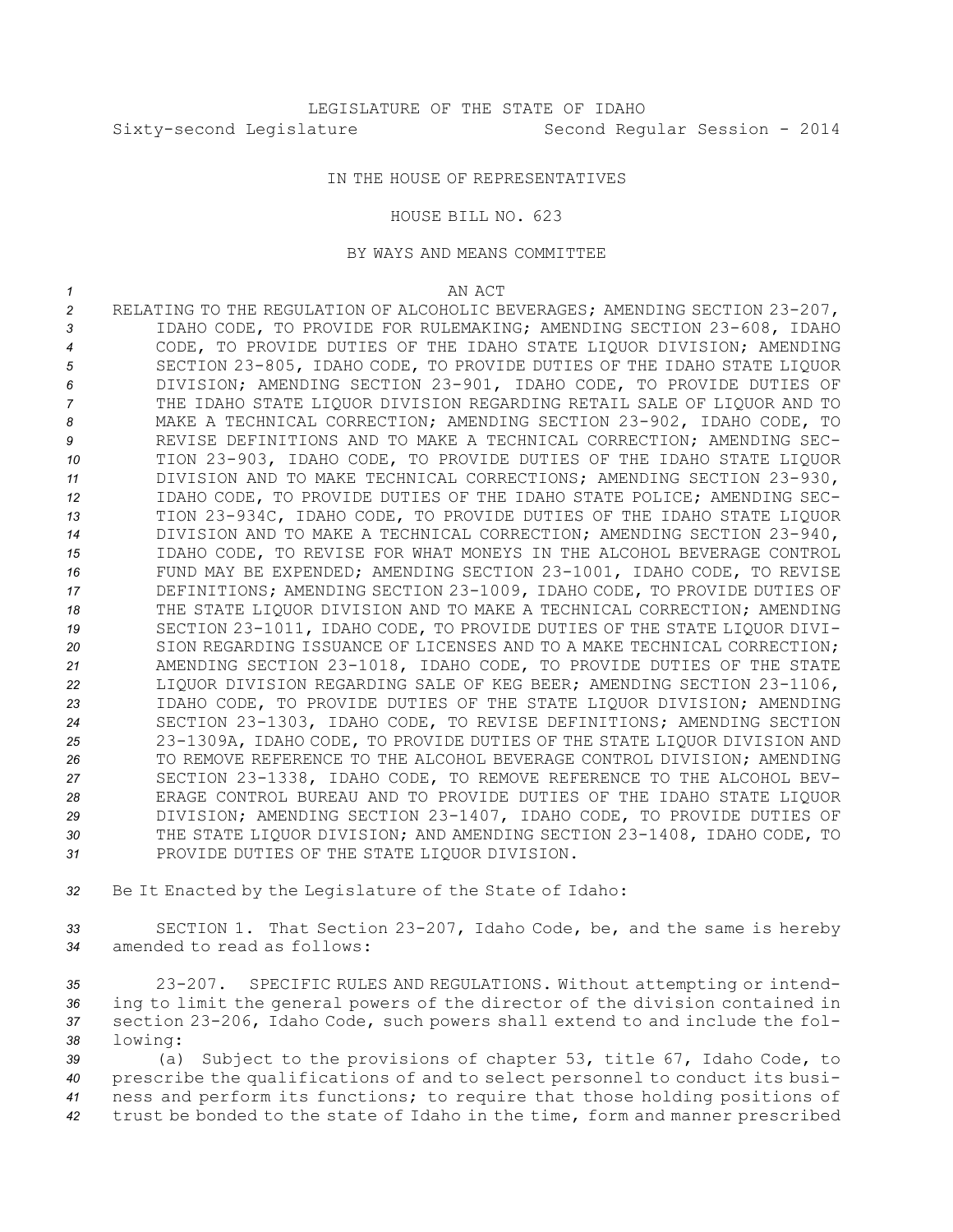*<sup>1</sup>* by chapter 8, title 59, Idaho Code; to fix the compensation of all appointees *<sup>2</sup>* and employees, assign their duties, and to discharge them.

*<sup>3</sup>* (b) To regulate the management, operation, bookkeeping, reporting, *<sup>4</sup>* equipment, records, and merchandise of state liquor stores and distribution *5* stations and warehouses.

*<sup>6</sup>* (c) To regulate the importation, purchase, transportation, and storage *<sup>7</sup>* of alcoholic liquor and the furnishing of alcoholic liquor to state liquor *<sup>8</sup>* stores, distribution stations, and warehouses established under this act.

*<sup>9</sup>* (d) To determine the classes, varieties, and brands of alcoholic *<sup>10</sup>* liquors to be kept in state warehouses and for sale at state liquor stores and *11* distribution stations.

*<sup>12</sup>* (e) To determine the nature, form, and capacity of packages containing *<sup>13</sup>* liquor kept or sold.

 (f) To prescribe the kinds and character of official seals or labels to be attached to packages of liquor sold to <sup>a</sup> licensee as defined in chapter 9, title 23, Idaho Code. No official seals or labels shall be required to be attached to packages of liquor sold to the general public, at <sup>a</sup> liquor store or <sup>a</sup> distributing station.

*<sup>19</sup>* (g) From time to time to fix the sale prices, which shall be uniform *<sup>20</sup>* throughout the state, of the different classes, varieties, or brands of al-*<sup>21</sup>* coholic liquor, and to issue and distribute price lists thereof.

 (h) To prescribe, prepare, and furnish printed forms and information blanks necessary or convenient for administering this act, and printed copies of the regulations made thereunder. To contract for the printing thereof and of all necessary records and reports.

*<sup>26</sup>* (i) To regulate the issuance, suspension and revocation of permits and *<sup>27</sup>* licenses to purchase, manufacture and handle or traffic in alcoholic liquor.

 (j) To prescribe the conditions and qualifications necessary for ob- taining permits and licenses, and the conditions of use of privileges under them; and to provide for the inspection of the records and the conduct of use of permittees and licensees.

 (k) To prescribe the kind, quality, and character of alcoholic liquors which may be purchased or sold under any and all licenses and permits, in- cluding the quantity which may be purchased or sold at any one (1) time or within any specified period of time.

 (l) To promulgate rules pertaining to the issuance or revocation of li- censes for any type of licensed beverage sales and/or distribution and the regulation and education of the Idaho state alcohol laws. Such rules shall be promulgated within the scope of chapter 52, title 67, Idaho Code.

*<sup>40</sup>* SECTION 2. That Section 23-608, Idaho Code, be, and the same is hereby *41* amended to read as follows:

 23-608. ADDED PENALTY -- FORFEITURE OF LICENSE OR PERMIT -- TRANSMIS- SION OF RECORD. Whenever, in any court in this state, <sup>a</sup> defendant is con- victed of <sup>a</sup> violation of title 23, Idaho Code, or of any law of this state relating to alcohol beverages including distilled spirits, beer or wine, or in any case in which it appears that the crime was committed while the defen- dant was under the influence of alcohol beverages, it shall be the duty of the court to include in its judgment the forfeiture of any license or permit is-sued to the defendant by the division or the Idaho state police liquor divi-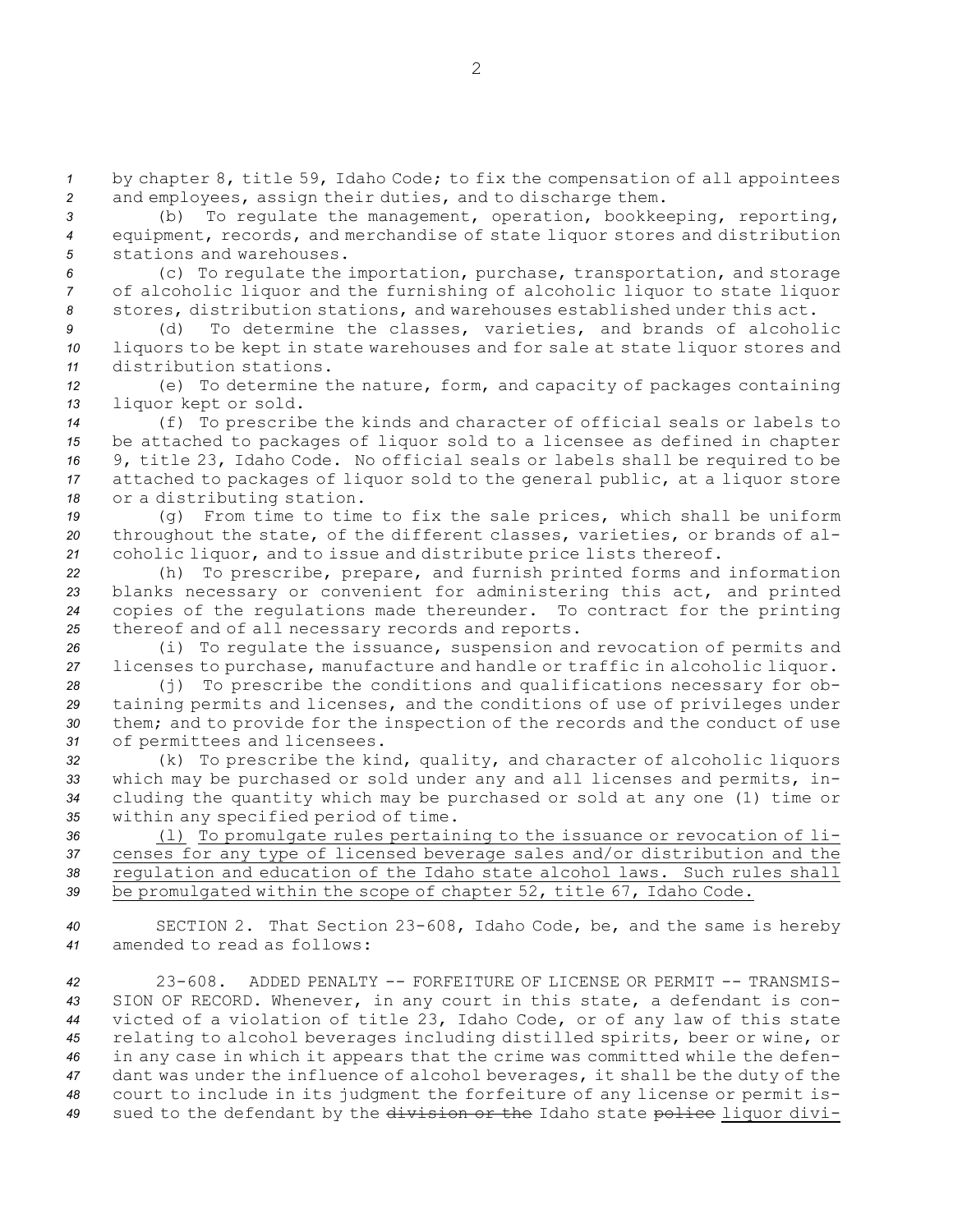*<sup>1</sup>* sion pursuant to title 23, Idaho Code, and the court shall forthwith transmit *<sup>2</sup>* to the issuing authority <sup>a</sup> certified copy of its judgment.

*<sup>3</sup>* SECTION 3. That Section 23-805, Idaho Code, be, and the same is hereby *4* amended to read as follows:

 23-805. DUTIES OF PROSECUTING ATTORNEYS, SHERIFFS, AND OTHER OFFI- CERS. It shall be the duty of the director of the division and every prose- cuting attorney, sheriff, police or other peace officer to cooperate with the Idaho state police in the enforcement of such laws, and any such officer refusing to so cooperate or divulge any information he may have in any such prosecution shall be subject to action against him as provided in chapter 41, title 19, Idaho Code. Any such action may be brought in the name of the state of Idaho by any resident of the county, or officer of the state or county. Upon the conviction of <sup>a</sup> person for <sup>a</sup> violation of the provisions of the Idaho liquor act, or of the provisions of chapter 9, title 23, Idaho Code, the judge of the court imposing the judgment of conviction shall immediately send to the director of the Idaho state police and to the director of the Idaho state liquor division <sup>a</sup> statement setting forth the title of the court, the name and residence of the defendants, the nature of the offense and the fine and sentence or judgment imposed.

*<sup>20</sup>* SECTION 4. That Section 23-901, Idaho Code, be, and the same is hereby *21* amended to read as follows:

 23-901. DECLARATION OF POLICY -- RETAIL SALE OF LIQUOR. It is hereby declared as the policy of the state of Idaho that it is necessary to further regulate and control the sale and distribution within the state of alcoholic beverages and to eliminate certain illegal traffic in liquor now existing 26 and to insure ensure the entire control of the sale of liquor it is advis- able and necessary, in addition to the operation of the state liquor stores 28 now provided by law, that the director of the Idaho state police liquor di- vision and the county commissioners and the councils of cities in the state of Idaho be empowered and authorized to grant licenses to persons qualified under this act to sell liquor purchased by them at state liquor stores at re- tail posted prices in accordance with this act and under the rules promul- gated by said director and under his strict supervision and control and to provide severe penalty for the sale of liquor except by and in state liquor stores and by persons licensed under this act. The restrictions, rules, and provisions contained in this act are enacted by the legislature for the pro- tection, health, welfare and safety of the people of the state of Idaho and for the purpose of promoting and encouraging temperance in the use of alco-holic beverages within the state of Idaho.

*<sup>40</sup>* SECTION 5. That Section 23-902, Idaho Code, be, and the same is hereby *41* amended to read as follows:

*<sup>42</sup>* 23-902. DEFINITIONS. The following words and phrases used in this *<sup>43</sup>* chapter shall be given the following interpretation: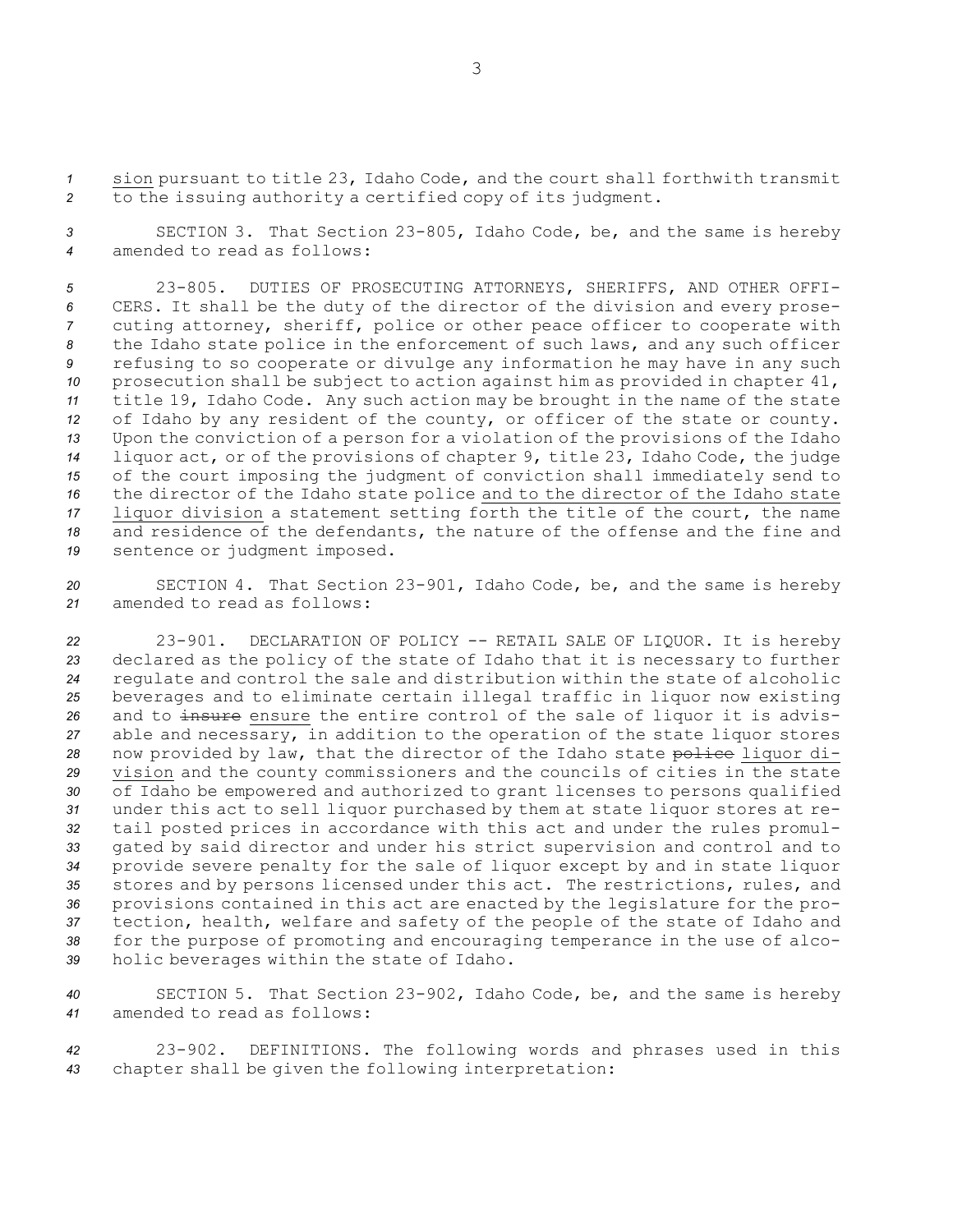*<sup>1</sup>* (1) "Club" includes any of the following organizations where the sale *<sup>2</sup>* of spirituous liquor for consumption on the premises is made to members and *<sup>3</sup>* to bona fide guests of members only:

 (a) <sup>A</sup> post, chapter, camp or other local unit composed solely of vet- erans and their duly recognized auxiliary, and which is <sup>a</sup> post, chap- ter, camp or other local unit composed solely of veterans which has been chartered by the congress of the United States for patriotic, fraternal or benevolent purposes, and which has, as the owner, lessee or occupant, operated an establishment for that purpose in this state; or

 (b) <sup>A</sup> chapter, aerie, parlor, lodge or other local unit of an Ameri- can national fraternal organization, which has as the owner, lessee or occupant, operated an establishment for fraternal purposes in this state and actively operates in not less than thirty-six (36) states or has been in continuous existence for not less than twenty (20) years; and which has not less than fifty (50) bona fide members in each unit, and which owns, maintains or operates club quarters, and is autho- rized and incorporated to operate as <sup>a</sup> nonprofit club under the laws of this state, and which has recognized tax exempt status under section 501(c)(8) or 501(c)(10) of the Internal Revenue Code, and has been con- tinuously incorporated and operating for <sup>a</sup> period of not less than one (1) year. The club shall have had, during that period of one (1) year, <sup>a</sup> bona fide membership with regular meetings conducted at least once each month, and the membership shall be and shall have been actively en- gaged in carrying out the objects of the club. The club membership shall consist of bona fide dues paying members, recorded by the secretary of the club, paying at least six dollars (\$6.00) per year in dues, payable monthly, quarterly or annually; and the members at the time of applica- tion for <sup>a</sup> club license shall be in good standing, having paid dues for at least one (1) full year.

*<sup>30</sup>* (2) "Convention" means <sup>a</sup> formal meeting of members, representatives, *<sup>31</sup>* or delegates, as of <sup>a</sup> political party, fraternal society, profession or in-*<sup>32</sup>* dustry.

33 (3) "Director" means the director of the Idaho state police liquor di-*34* vision.

*<sup>35</sup>* (4) "Gaming" means any and all gambling or games of chance defined in *<sup>36</sup>* chapters 38 and 49, title 18, Idaho Code, or any section or sections thereof, *<sup>37</sup>* whether those games are licensed or unlicensed.

*<sup>38</sup>* (5) "Interdicted person" means <sup>a</sup> person to whom the sale of liquor is *<sup>39</sup>* prohibited under law.

*<sup>40</sup>* (6) "License" means <sup>a</sup> license issued by the director to <sup>a</sup> qualified per-*<sup>41</sup>* son, under which it shall be lawful for the licensee to sell and dispense *<sup>42</sup>* liquor by the drink at retail, as provided by law.

*<sup>43</sup>* (7) "Licensee" means the person to whom <sup>a</sup> license is issued under the *<sup>44</sup>* provisions of law.

*<sup>45</sup>* (8) "Liquor" means all kinds of liquor sold by and in <sup>a</sup> state liquor *46* store of the state of Idaho.

*<sup>47</sup>* (9) "Live performance" means <sup>a</sup> performance occurring in <sup>a</sup> theater and *<sup>48</sup>* not otherwise in violation of any provision of Idaho law.

*<sup>49</sup>* (10) "Municipal license" means <sup>a</sup> license issued by <sup>a</sup> municipality of the *<sup>50</sup>* state of Idaho under the provisions of law.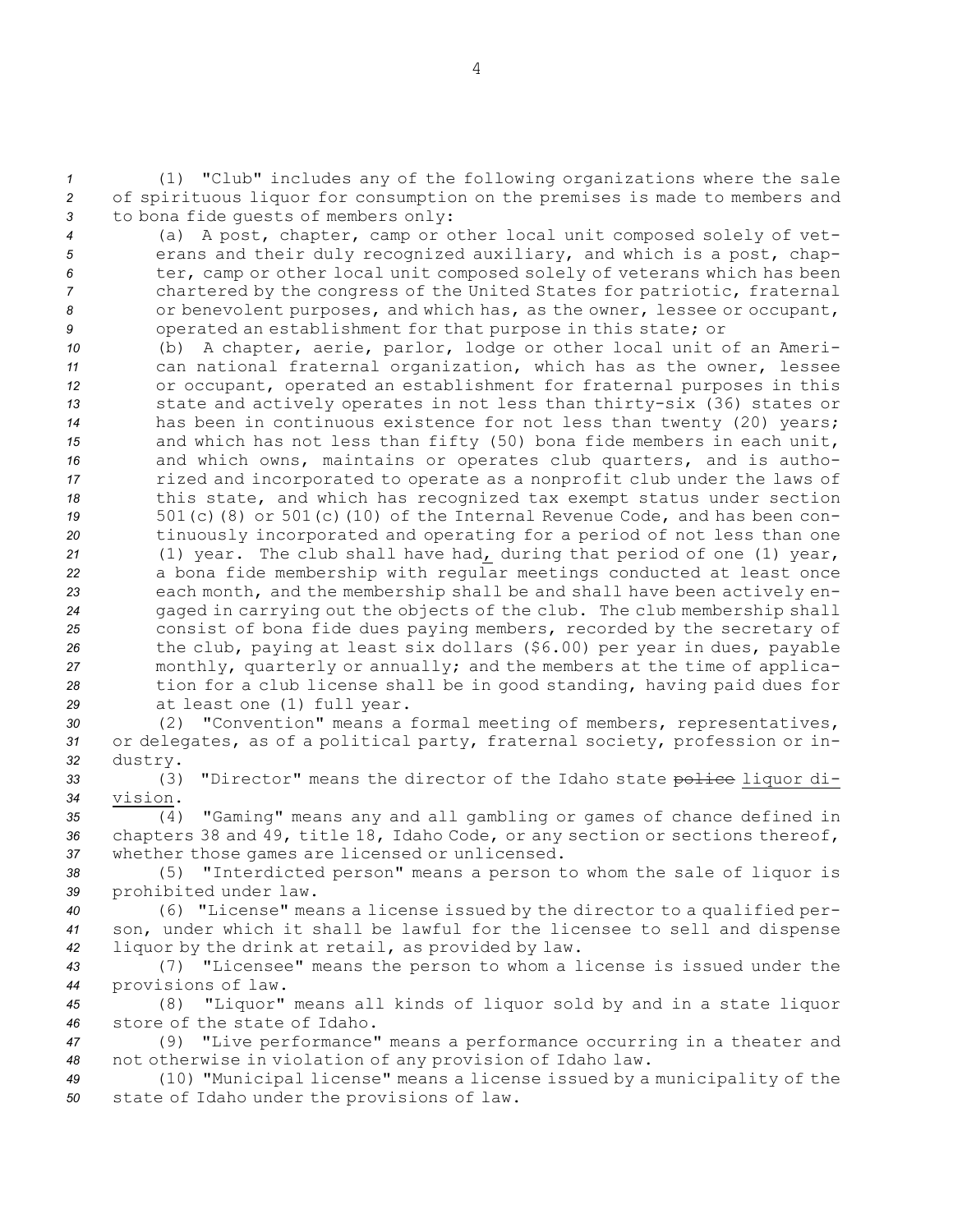(11) "Party" means <sup>a</sup> social gathering especially for pleasure or amuse- ment and includes, but is not limited to, such social events as weddings, birthdays, and special holiday celebrations to include, but not be limited to, New Year's celebrations, Super Bowl Sunday, St. Patrick's Day, the Fourth of July and Labor Day.

*<sup>6</sup>* (12) "Person" means every individual, partnership, corporation, organ-*<sup>7</sup>* ization, or association holding <sup>a</sup> retail liquor license, whether conducting *<sup>8</sup>* the business singularly or collectively.

 (13) "Premises" means the building and contiguous property owned, or leased or used under <sup>a</sup> government permit by <sup>a</sup> licensee as part of the business establishment in the business of sale of liquor by the drink at retail, which property is improved to include decks, docks, boardwalks, lawns, gardens, golf courses, ski resorts, courtyards, patios, poolside areas or similar improved appurtenances in which the sale of liquor by the drink at retail is authorized under the provisions of law.

*<sup>16</sup>* (14) "Rules" means rules promulgated by the director in accordance with *<sup>17</sup>* the provisions of law.

*<sup>18</sup>* (15) "State liquor store" means <sup>a</sup> liquor store or distributor estab-*<sup>19</sup>* lished under and pursuant to the laws of the state of Idaho for the package *<sup>20</sup>* sale of liquor at retail.

*<sup>21</sup>* (16) "Theater" means <sup>a</sup> room, place or outside structure for perfor-*<sup>22</sup>* mances or readings of dramatic literature, plays or dramatic representa-*<sup>23</sup>* tions of an art form not in violation of any provision of Idaho law.

*<sup>24</sup>* (17) All other words and phrases used in this chapter, the definitions *<sup>25</sup>* of which are not herein given, shall be given their ordinary and commonly un-*<sup>26</sup>* derstood and acceptable meanings.

*<sup>27</sup>* SECTION 6. That Section 23-903, Idaho Code, be, and the same is hereby *28* amended to read as follows:

 23-903. LICENSE TO RETAIL LIQUOR. (1) The director of the Idaho state 30 police liquor division is hereby empowered, authorized, and directed to is- sue licenses to qualified applicants, as herein provided, whereby the li- censee shall be authorized and permitted to sell liquor by the drink at re- tail and, upon the issuance of such license, the licensee therein named shall be authorized to sell liquor at retail by the drink, but only in accordance with the rules promulgated by the director and the provisions of this chap- ter. No license shall be issued for the sale of liquor on any premises out- side the incorporated limits of any city except as provided in this chapter and the number of licenses so issued for any city shall not exceed one (1) li- cense for each one thousand five hundred (1,500) of population of said city or fraction thereof, as established in the last preceding census, or any sub- sequent special census conducted by the United States bureau of the census or by an estimate that is statistically valid including adding the number of new residential utility connections or including adding the population of areas annexed into the city after the last census or special census was con- ducted, except that upon proper application thereof not more than two (2) licenses may be issued for each incorporated city with <sup>a</sup> population of one thousand five hundred (1,500) or less, unless the retail licensing of liquor by the drink has been previously disapproved under the provisions of sec-tions 23-917, 23-918, 23-919, 23-920 and 23-921, Idaho Code; provided how-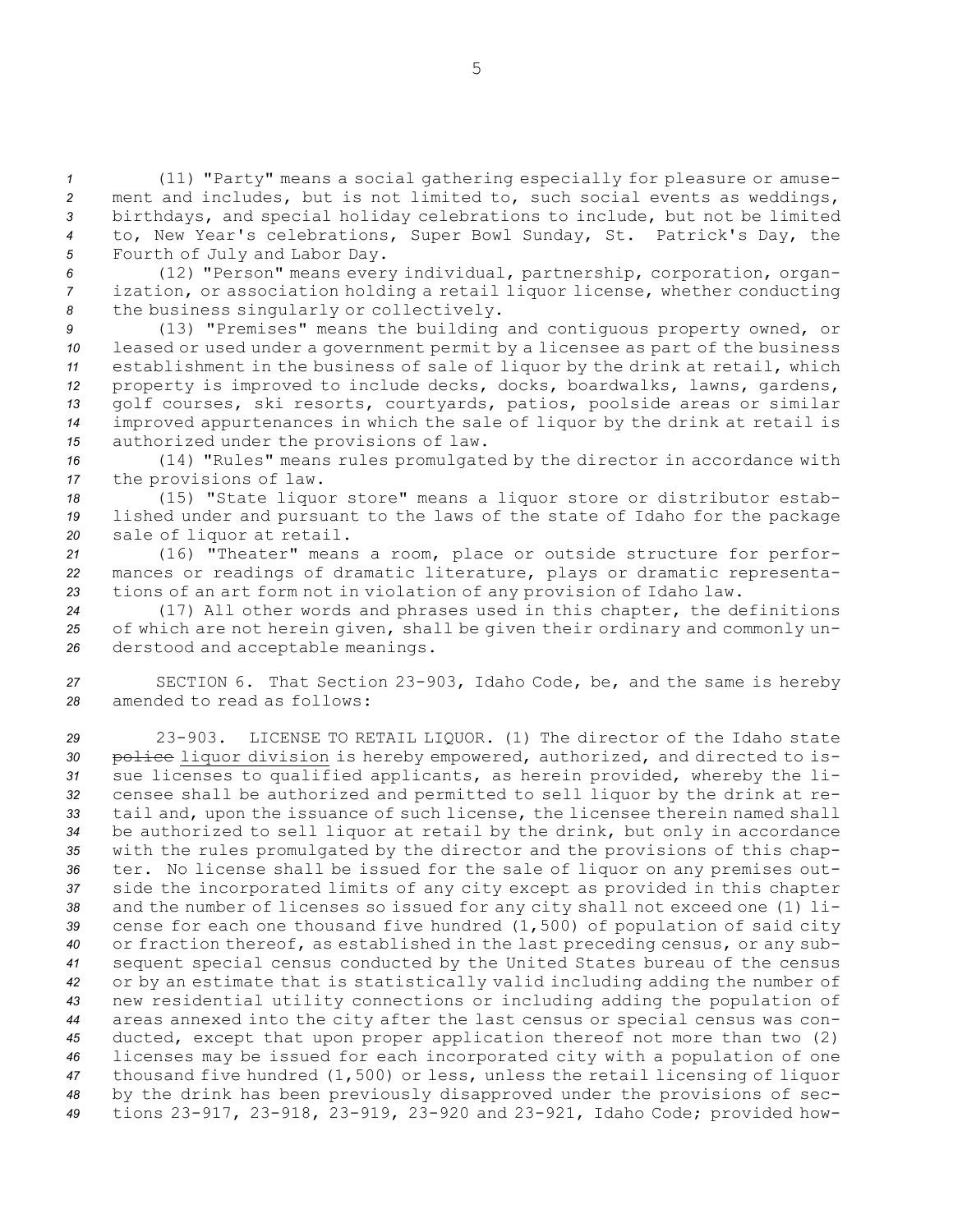ever, that any license heretofore issued may be renewed from year to year without regard to the population or status of the city for which such license is issued. Any license issued and which has remained in effect at its lo- cation for <sup>a</sup> consecutive period of ten (10) years or more shall be deemed to have been validly issued and may be renewed from year to year provided how- ever, that the applicant for the renewal of such license is not otherwise disqualified for licensure pursuant to section 23-910, Idaho Code, and, if the premises required special characteristics for original licensure, other than being either within or without the incorporated limits of <sup>a</sup> city, that said premises continue to have such special characteristics at the time of the application for renewal.

 (2) Nothing herein contained shall prohibit the issuance of <sup>a</sup> license to the owner, operator or lessee of an actual bona fide golf course whether located within or without the limits of any city, or located on premises also operated as <sup>a</sup> winery or ski resort, or to the lessee of any premises situ- ate thereon, whether located within or without the limits of any city. For the purpose of this section, <sup>a</sup> golf course shall comprise an actual bona fide golf course, which is regularly used for the playing of the game of golf, and having not less than nine (9) tees, fairways and greens laid out and used in the usual and regular manner of <sup>a</sup> golf course. Nine (9) hole courses must have <sup>a</sup> total yardage of at least one thousand (1,000) yards, and eighteen (18) hole courses must have <sup>a</sup> total yardage of at least two thousand (2,000) yards as measured by totaling the tee-to-green distance of all holes. The course must be planted in grass except that it may provide artificial tee mats. Where any such golf course is owned or leased by an association of members and is used or enjoyed by such members or their guests, none of the disqualifications contained in section 23-910, Idaho Code, shall apply to such association as <sup>a</sup> licensee where such disqualifications, or any of them, would apply only to <sup>a</sup> member of such association where such member has no in-terest therein except as <sup>a</sup> member thereof.

 (3) Also for the purpose of this section, <sup>a</sup> ski resort shall comprise real property of not less than ten (10) acres in size, exclusive of the ter- rain used for skiing and upon which the owner, operator or lessee of the ski resort has made available himself or through others, including, but not lim- ited to, the owners of condominiums, permanent bona fide overnight accom- modations available to the general public for one hundred (100) persons or more, and which real property is contiguous to or located within the area in which skiing occurs, and which real property is regularly operated as <sup>a</sup> ski resort in the winter time wintertime, and where the owner, operator or lessee of the ski resort is also the owner, operator or lessee of the area served by <sup>a</sup> bona fide chair ski lift facility or facilities. Alternatively, for the purpose of this section, <sup>a</sup> ski resort may also be defined as <sup>a</sup> down- hill ski area, open to the public, comprising real property of not less than two hundred fifty (250) skiable acres, operating two (2) or more chair lifts chairlifts with <sup>a</sup> vertical lift of one thousand (1,000) feet or more, and ca- pable of transporting <sup>a</sup> minimum of one thousand eight hundred (1,800) skiers per hour. <sup>A</sup> ski resort qualifying under this definition shall also have on the premises <sup>a</sup> lodge facility providing shelter and food service to the pub- lic, the operator of which shall also be the valid owner or lessee of the grounds and facilities upon which the ski resort offers downhill skiing ser-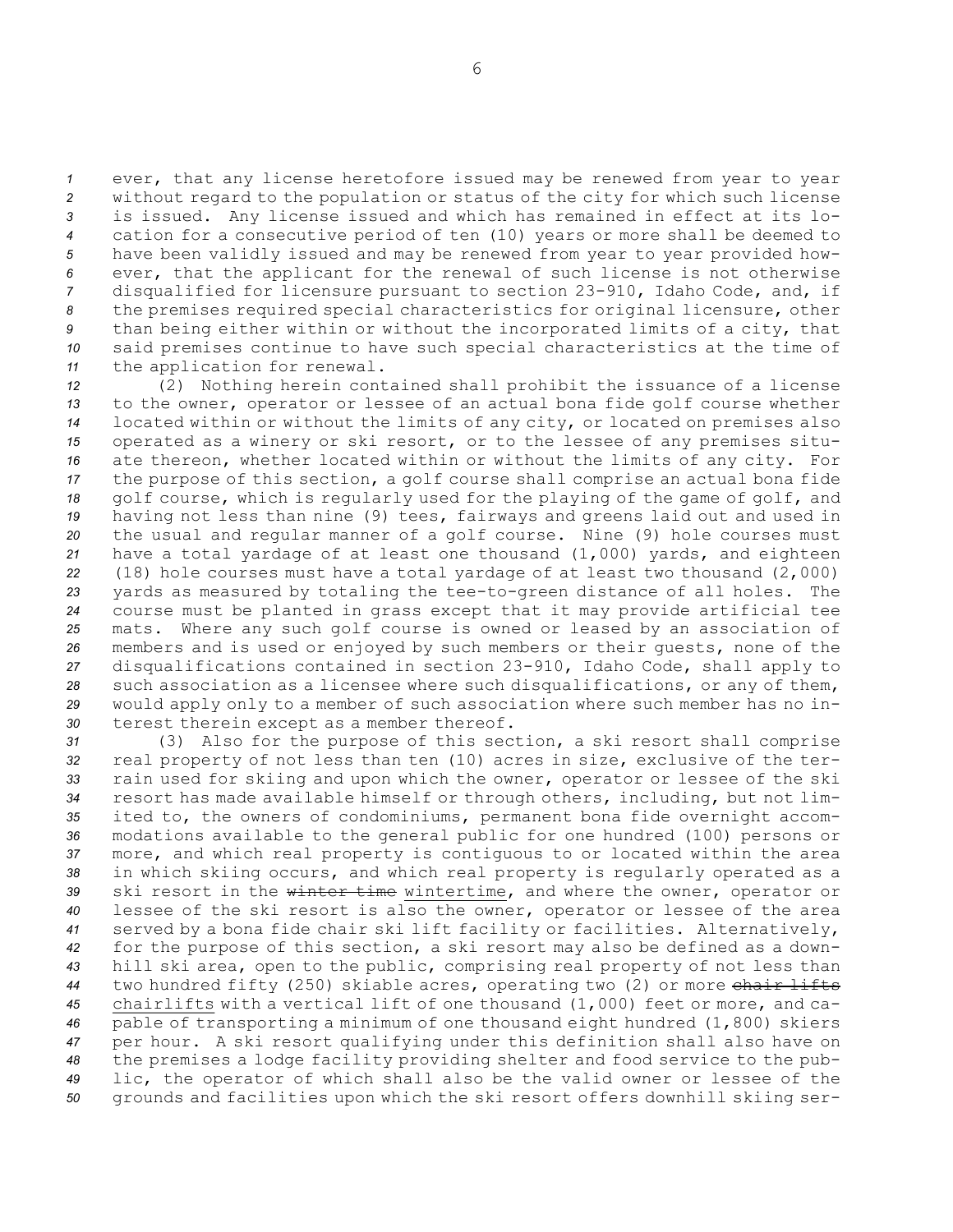vices to the public. The fees for licenses granted to ski resorts shall be the same as those prescribed for golf courses as set forth in section 23-904, Idaho Code. Not more than one (1) licensed premises shall be permitted on any golf course or any ski resort or within the area comprising the same.

 (4) Nothing herein contained shall prohibit the issuance of <sup>a</sup> license to the owner, operator or lessee of an actual bona fide equestrian facil- ity located on not less than forty (40) contiguous acres, with permanently erected seating of not less than six thousand (6,000) seats, no part of which equestrian facility or the premises thereon is situate within the incorpo- rated limits of any city, and which facility shall have at least three (3) days per year of <sup>a</sup> professionally sanctioned rodeo. Not more than one (1) licensed premises shall be permitted at any equestrian facility or within an area comprising such <sup>a</sup> facility. The fees for licenses granted to eques- trian facilities shall be the same as those prescribed for golf courses as set forth in section 23-904, Idaho Code.

 (5) Nothing herein contained shall prohibit the issuance of <sup>a</sup> license to the owner, operator or lessee of <sup>a</sup> restaurant operated on an airport owned or operated by <sup>a</sup> county or municipal corporation or on an airport owned or operated jointly by <sup>a</sup> county and municipal corporation, and which said air- port is served by <sup>a</sup> trunk or local service air carrier holding <sup>a</sup> certificate of public convenience and necessity issued by the civil aeronautics board of the United States of America. Not more than one (1) license shall be issued on any airport.

 (6) Nothing herein contained shall prohibit the issuance of one (1) club license to <sup>a</sup> club as defined in section 23-902, Idaho Code. The holder of <sup>a</sup> club license is authorized to sell and serve alcoholic beverages for consumption only within the licensed establishment owned, leased or occu- pied by the club, and only to bona fide members of the club, and to serve and to sell alcoholic beverages for consumption to bona fide members' guests. <sup>A</sup> club license issued pursuant to the provisions of this section is not transferable and may not be sold. Any club license issued pursuant to the provisions of this section will revert to the director when, in his judgment, the licensee ceases to operate as <sup>a</sup> bona fide club as defined in section 23-902, Idaho Code. No club may hold <sup>a</sup> liquor license and <sup>a</sup> club license si- multaneously. <sup>A</sup> club which that on July 1, 1983, holds <sup>a</sup> liquor license, may continue to possess that license. Any club which possesses <sup>a</sup> liquor license on January 1, 1983, or thereafter, and then sells that liquor license, may not obtain <sup>a</sup> club license, and the director shall not issue <sup>a</sup> club license to that club for <sup>a</sup> period of five (5) years following such sale. The fee for any license issued to <sup>a</sup> qualifying club within an incorporated municipality shall be as prescribed in subsections (1), (2) and (3) of section 23-904, Idaho Code. The fee for any license issued to <sup>a</sup> qualifying club not situate within an incorporated municipality shall be as specified for golf courses under section 23-904(6), Idaho Code. The provisions of section 23-916, Idaho Code, regarding county and city licenses, shall pertain to club li- censes. The burden of producing sufficient documentation of qualifications for club licensure shall be with the club applicant.

*<sup>48</sup>* (7) Nothing in this chapter to the contrary shall prohibit the issuance *<sup>49</sup>* of <sup>a</sup> license to the owner, operator or lessee of an actual bona fide conven-*<sup>50</sup>* tion center which that is within the incorporated limits of <sup>a</sup> city having <sup>a</sup>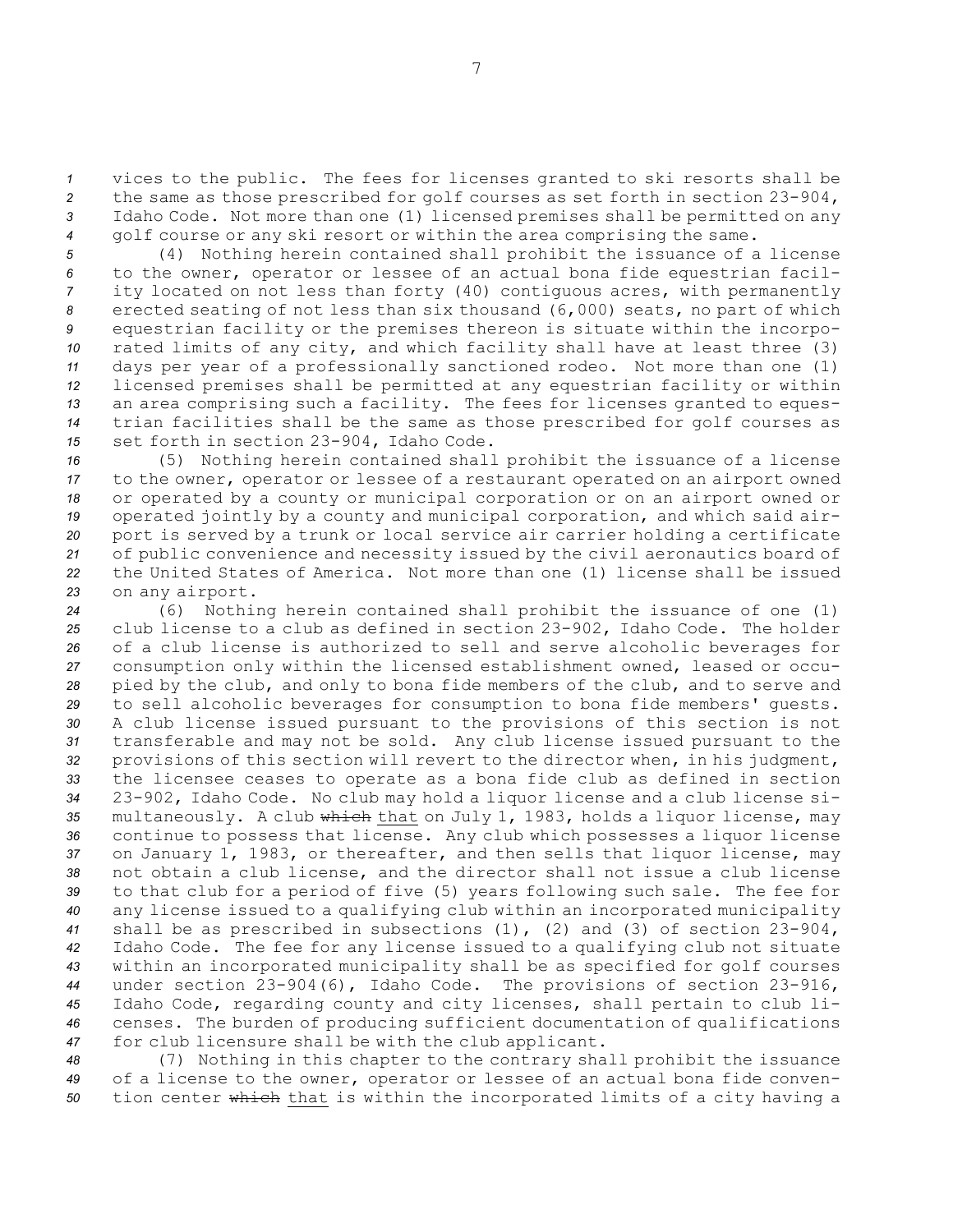1 population of three thousand (3,000) or greater, and which that city does not have located therein <sup>a</sup> convention center with <sup>a</sup> valid convention cen- ter license to sell liquor by the drink. For the purpose of this section, <sup>a</sup> convention center means <sup>a</sup> facility having at least thirty-five thousand (35,000) square feet of floor space or <sup>a</sup> facility having at least one hundred twenty (120) sleeping rooms and an adjoining meeting room which that will ac- commodate not less than three hundred fifty (350) persons, whether or not such room may be partitioned into smaller rooms, and provided that such meet- ing room shall contain at least three thousand (3,000) square feet of floor space. Such license must be placed in actual use in said convention center within one (1) year from the date of its issuance. The fee for any license is- sued to <sup>a</sup> qualifying convention center shall be as prescribed in subsection (3) of section 23-904, Idaho Code. The holder of <sup>a</sup> convention center license shall not be eligible for the issuance of <sup>a</sup> license in the same city pursuant to any other provision of this chapter. For purposes of this section, the term "holder" shall include an owner, operator or lessee and shall include <sup>a</sup> stockholder, director or officer of <sup>a</sup> corporation or <sup>a</sup> partner in <sup>a</sup> partner- ship, which corporation or partnership has been issued <sup>a</sup> convention center license pursuant to this chapter. Not more than one (1) licensed premises shall be permitted on any convention center or within the area comprising the same, including convention centers that also comprise golf courses or ski resorts as herein defined.

 (8) Nothing in this chapter shall prohibit the issuance of <sup>a</sup> license to the owner, operator or lessee of <sup>a</sup> food, beverage and/or lodging facil- ity that has been in continuous operation in the same location for at least seventy-five (75) years, except for temporary closings for refurbishing or reconstruction, or <sup>a</sup> food, beverage and lodging facility serving the pub- lic by reservation only, having <sup>a</sup> minimum of five (5) rooms operating in <sup>a</sup> structure that has been in existence for at least seventy-five (75) years and has been on the historic register for <sup>a</sup> minimum of ten (10) years, is situ- ated within five hundred (500) yards of <sup>a</sup> natural lake containing <sup>a</sup> minimum of thirty-six thousand (36,000) acre feet of water when full with <sup>a</sup> minimum of thirty-two (32) miles of shoreline, and is located in <sup>a</sup> county with <sup>a</sup> min- imum population of sixty-five thousand (65,000). The provisions of section 23-910, Idaho Code, shall apply to licenses issued to continuous operation facilities. The fees shall be the same as those prescribed for golf courses as set forth in section 23-904, Idaho Code.

 (9) Nothing in this chapter shall prohibit the issuance of <sup>a</sup> license to <sup>a</sup> federally recognized Indian tribe as defined in section 67-4001, Idaho Code, which is an owner, operator or lessee of <sup>a</sup> food, conference and lodging facility located within the boundaries of the Indian tribe's reservation and containing <sup>a</sup> minimum of thirty-five thousand (35,000) square feet and fifty (50) guest rooms. Licenses issued to Indian tribes are not transferable.

 (10) Nothing in this chapter shall prohibit the issuance of <sup>a</sup> license to the owner, operator or lessee of the lodging, dining and entertainment facilities owned by <sup>a</sup> gondola resort complex and operated in conjunction with the other public services provided by <sup>a</sup> gondola resort complex located within the ownership/leasehold boundaries of <sup>a</sup> gondola resort complex.

*<sup>49</sup>* <sup>A</sup> gondola resort complex means an actual bona fide gondola capable of *<sup>50</sup>* transporting people for recreational and/or entertainment purposes at least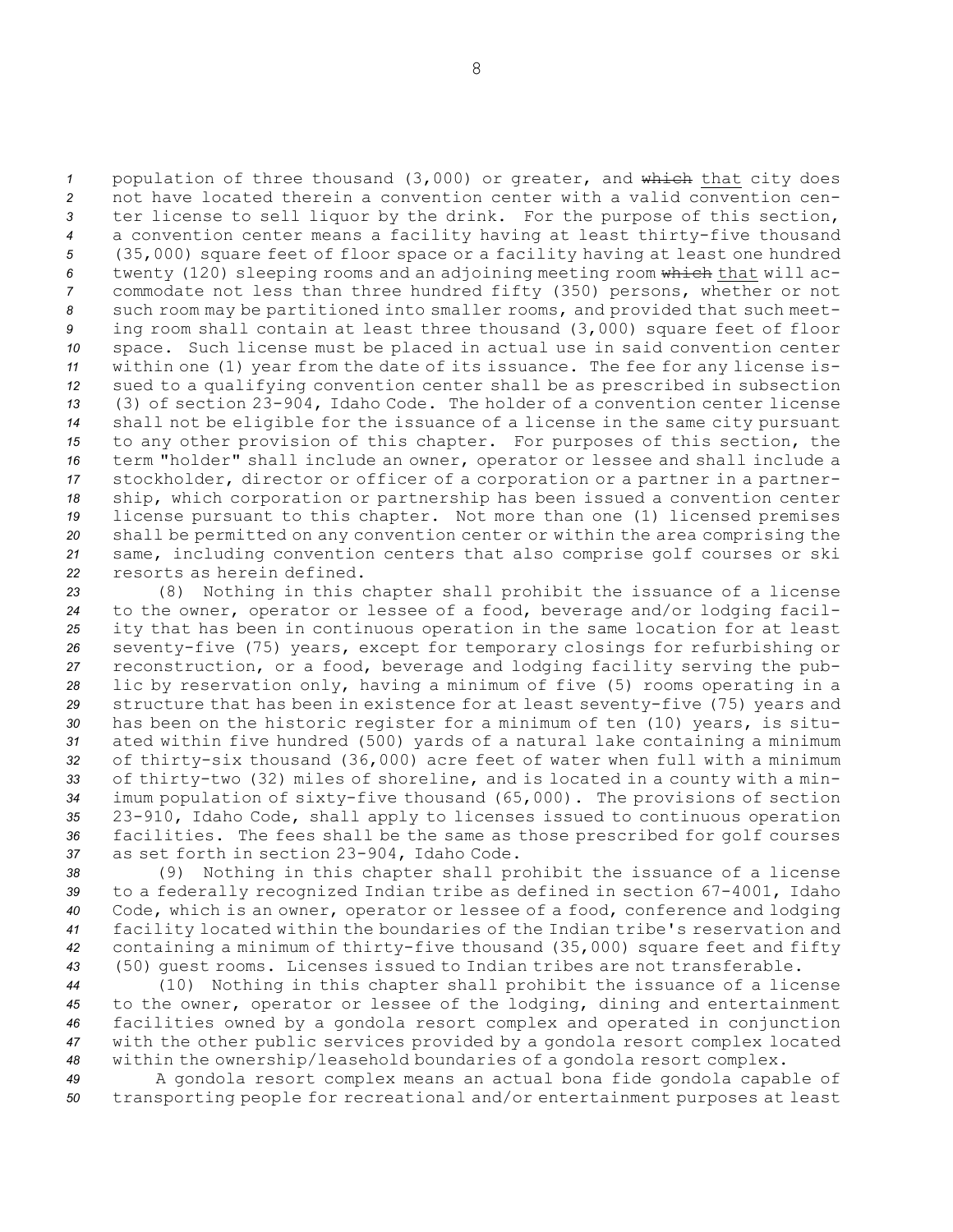*<sup>1</sup>* three (3) miles in length with <sup>a</sup> vertical rise of three thousand (3,000) *<sup>2</sup>* feet, portions of which may be located within or over the limits of one (1) or *3* more cities.

*<sup>4</sup>* (11) Nothing in this chapter shall prohibit the issuance of <sup>a</sup> license to *<sup>5</sup>* the owner, operator or lessee of <sup>a</sup> winery also operating <sup>a</sup> golf course on the *<sup>6</sup>* premises.

 (12) Subject to approval of the mayor and city council, nothing in this chapter shall prohibit the issuance of <sup>a</sup> license to the owner, operator or lessee of <sup>a</sup> food, conference and lodging facility constructed after May 1, 2000, containing <sup>a</sup> minimum of thirty-five thousand (35,000) square feet and fifty-five (55) guest rooms with <sup>a</sup> minimum taxable value of three million dollars (\$3,000,000) in <sup>a</sup> city with <sup>a</sup> population of less than five thousand (5,000) according to the most recent census.

 (13) The provisions of section 23-910, Idaho Code, shall apply to li- censes issued under the provisions of this section. The fees shall be the same as those prescribed for golf courses as set forth in section 23-904, Idaho Code. Except for licenses issued pursuant to subsection (1) of this section, licenses issued under the provisions of this section are not trans-ferable to any other location, facility or premise.

*<sup>20</sup>* SECTION 7. That Section 23-930, Idaho Code, be, and the same is hereby *21* amended to read as follows:

 23-930. OFFICERS MAY EXAMINE PREMISES. The director of the Idaho state police or his duly authorized representative, the sheriff of any county, <sup>a</sup> 24 constable, or other police officer, shall have the right at any time to make an examination of the premises of any licensee as to whether the laws of the state of Idaho, the rules and regulations of the director, and the ordinances of any city are being complied with and shall also have the right to inspect the cars of any railroad system licensed under this act.

*<sup>29</sup>* SECTION 8. That Section 23-934C, Idaho Code, be, and the same is hereby *30* amended to read as follows:

 23-934C. REGULATORY AND PENALTY PROVISIONS APPLICABLE. All of the regulatory and penal provisions of title 23, Idaho Code, shall apply to the exercise of alcohol beverage catering permits, including the penalties for violations thereof, except such provisions declared to be inapplicable to alcohol beverage catering permits by rules prescribed by the director of 36 the Idaho state police liquor division; provided<sub>r</sub> however, the director shall have no power to declare inapplicable any of the provisions of section 23-927, Idaho Code.

*<sup>39</sup>* SECTION 9. That Section 23-940, Idaho Code, be, and the same is hereby *40* amended to read as follows:

 23-940. ALCOHOL BEVERAGE CONTROL FUND. (1) There is hereby created in the state treasury the alcohol beverage control fund. All moneys from li- cense and transfer fees that are collected by the director pursuant to the provisions of this chapter shall be paid over to the state treasurer for de-posit in the alcohol beverage control fund. Expenditures of moneys in the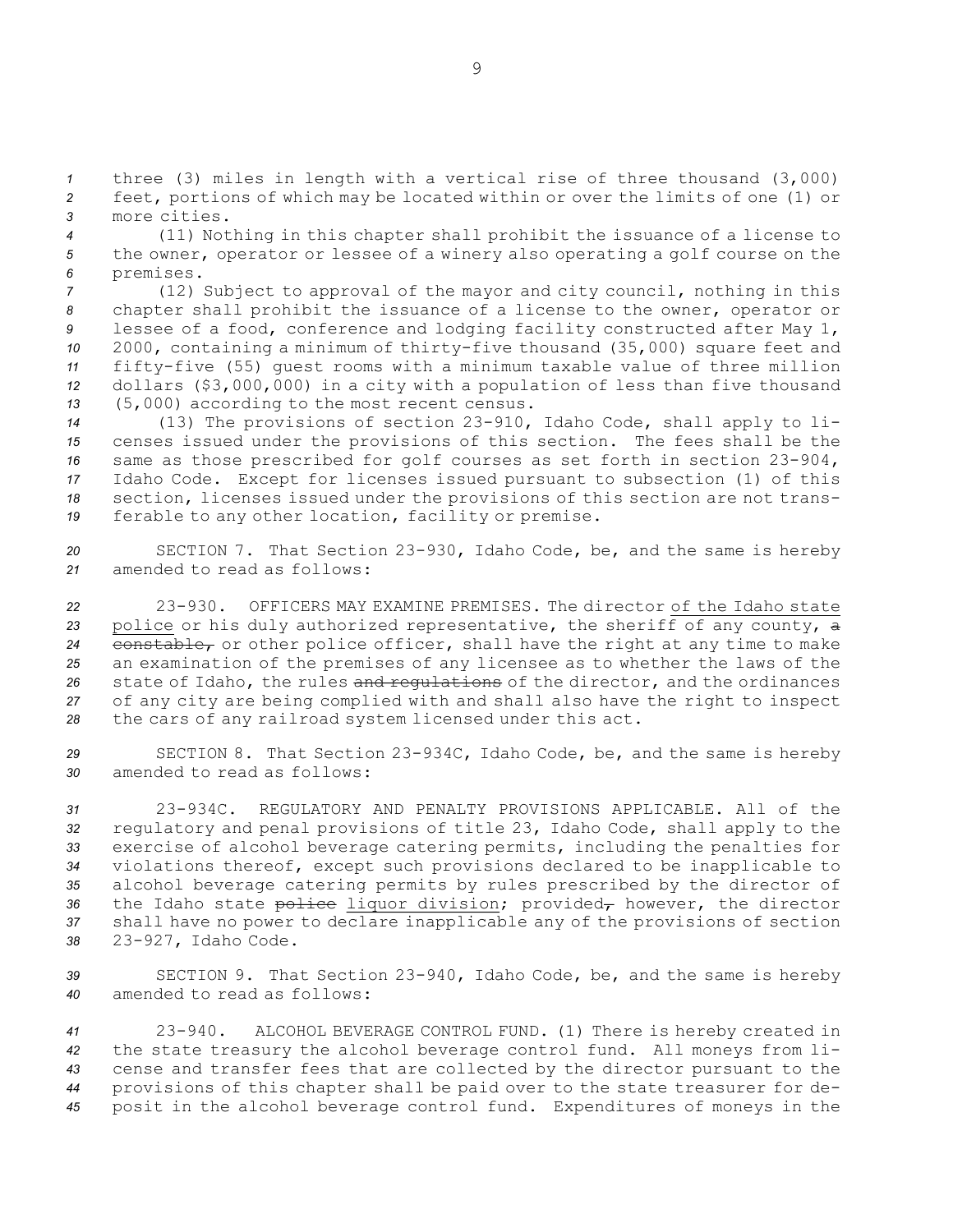fund shall be subject to legislative appropriation for the use of the Idaho state police alcohol beverage control bureau in carrying out the provisions of title 23, Idaho Code, and the rules promulgated by the director thereun- der. At the beginning of each fiscal year, those moneys in the alcohol bev- erage control fund that exceed two hundred percent (200%) of that fiscal year appropriation, as certified by the state treasurer, shall be transferred to the general fund.

*<sup>8</sup>* (2) All other moneys collected by the director pursuant to the provi-*<sup>9</sup>* sions of this chapter shall be paid over to the state treasurer for deposit in *<sup>10</sup>* the general fund.

*<sup>11</sup>* SECTION 10. That Section 23-1001, Idaho Code, be, and the same is hereby *12* amended to read as follows:

*<sup>13</sup>* 23-1001. DEFINITIONS. As used in this chapter:

*<sup>14</sup>* (a) The word "beer" means any beverage obtained by the alcoholic fer-*<sup>15</sup>* mentation of an infusion or decoction of barley, malt and/or other ingredi-*16* ents in drinkable water.

*<sup>17</sup>* (b) The word "brewer" means <sup>a</sup> person licensed to manufacture beer.

*<sup>18</sup>* (c) "Certificate of approval" means <sup>a</sup> license issued to <sup>a</sup> person whose *<sup>19</sup>* business is located outside of the state of Idaho, who sells beer to whole-*20* salers or brewers located within the state of Idaho.

*<sup>21</sup>* (d) The term "dealer" means <sup>a</sup> person licensed to import beer into this *22* state for sale to a wholesaler.

23 (e) The word "director" means the director of the Idaho state police *<sup>24</sup>* liquor division.

*<sup>25</sup>* (f) The words "live performance" mean <sup>a</sup> performance occurring in <sup>a</sup> the-*<sup>26</sup>* ater and not otherwise in violation of any provision of Idaho law.

 (g) The word "person" includes any individual, firm, copartnership, association, corporation or any group or combination acting as <sup>a</sup> unit, and the plural as well as the singular number unless the intent to give <sup>a</sup> more limited meaning is disclosed by the context.

 (h) The word "premises" means the building and contiguous property owned, or leased or used under government permit by <sup>a</sup> licensee as part of the business establishment in the business of sale of beer at retail, which property is improved to include decks, docks, boardwalks, lawns, gardens, golf courses, ski resorts, courtyards, patios, poolside areas or similar im- proved appurtenances in which the sale of beer at retail is authorized under the provisions of law.

*<sup>38</sup>* (i) The word "retailer" means <sup>a</sup> person licensed to sell beer to con-*<sup>39</sup>* sumers at premises described in the license.

*<sup>40</sup>* (j) The word "theater" means <sup>a</sup> room, place or outside structure for per-*<sup>41</sup>* formances or readings of dramatic literature, plays or dramatic representa-*<sup>42</sup>* tions of an art form not in violation of any provision of Idaho law.

*<sup>43</sup>* (k) The word "wholesaler" means any person licensed to sell beer to *<sup>44</sup>* retailers, wholesalers, permittees or consumers and distribute beer from *<sup>45</sup>* warehouse premises described in the license.

*<sup>46</sup>* (l) All other words and phrases used in this chapter, the definitions of *<sup>47</sup>* which are not herein given, shall be given their ordinary and commonly under-*<sup>48</sup>* stood and acceptable meanings.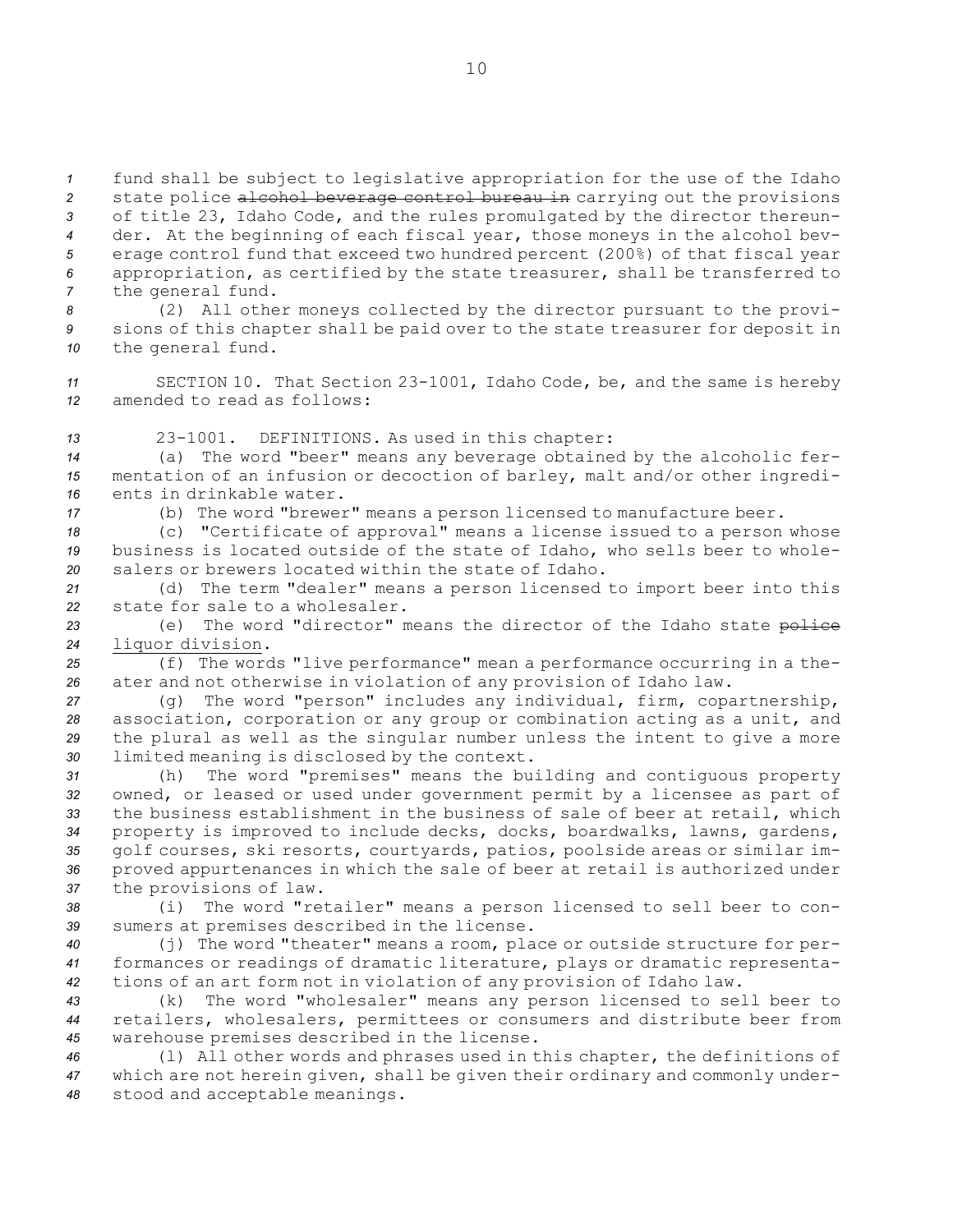*<sup>1</sup>* SECTION 11. That Section 23-1009, Idaho Code, be, and the same is hereby *2* amended to read as follows:

 23-1009. RETAILERS' LOCAL LICENSES. No retailer shall sell beer within this state, until he or it shall be licensed therefor by <sup>a</sup> municipal- ity, if the business is to be conducted therein, and by the county wherein said business is to be conducted, and by the director. Applications for re- tailer's licenses shall be made under oath first to the director of the Idaho state police liquor division, and if the license be issued, to the county and then to the municipality, upon forms to be supplied by each, which forms shall require that the applicant show that the applicant possesses all of the qualifications and none of the disqualifications of <sup>a</sup> retailer licensee un- der this act, and, as to the municipal license, under any ordinance thereof. Each application shall be accompanied with the required license fee. If the applications conform hereto the director, county and municipality respec- tively, shall each issue <sup>a</sup> retailer's license to the applicant, subject to the restrictions and upon the conditions in this act specified<sub>7</sub> and, as to the municipal license, in the ordinance aforesaid. Said licenses shall at all times be prominently displayed in the place of business of the licensee, and shall be issued only for the particular premises described therein, but the municipality, county and director may permit <sup>a</sup> transfer to other par- ticularly described premises. No license transferred by process of law or otherwise shall authorize the transferee, including any executor, admin- istrator or trustee in bankruptcy of the estate of the licensee, to retail beer thereunder until the transferee shall have filed under oath applica- tions therefor containing substantially the same information required of an applicant for <sup>a</sup> license, and if the transferee possesses the qualifica- tions and none of the disqualifications for <sup>a</sup> license as herein provided, the director, county and municipality shall approve such transfer and issue <sup>a</sup> license so to show. The transferee shall accompany the state application for transfer with, and shall pay, the fee as set out in section 23-1005A, Idaho Code. Such transferee shall accompany each such county and municipality ap-plication for transfer with, and shall pay, the sum of five dollars (\$5.00).

*<sup>33</sup>* SECTION 12. That Section 23-1011, Idaho Code, be, and the same is hereby *34* amended to read as follows:

 23-1011. ISSUANCE OF LICENSES. Notwithstanding any other provision of chapter 10, title 23, Idaho Code, all applications for retail sale of beer 37 licenses, renewals, or transfers thereof<sub> $\tau$ </sub> shall be first presented to the director of the Idaho state police liquor division for approval and issuance of the state license required by state law. If the license, renewal or trans- fer thereof is approved by the director, then such license, renewal or trans- fer thereof may be issued by the city or county, or both, as the case may be. Approval of such license, renewal or transfer thereof may be by endorsement upon the state license or by the issuance of an additional license, at the op-tion of the city or county.

*<sup>45</sup>* SECTION 13. That Section 23-1018, Idaho Code, be, and the same is hereby *46* amended to read as follows: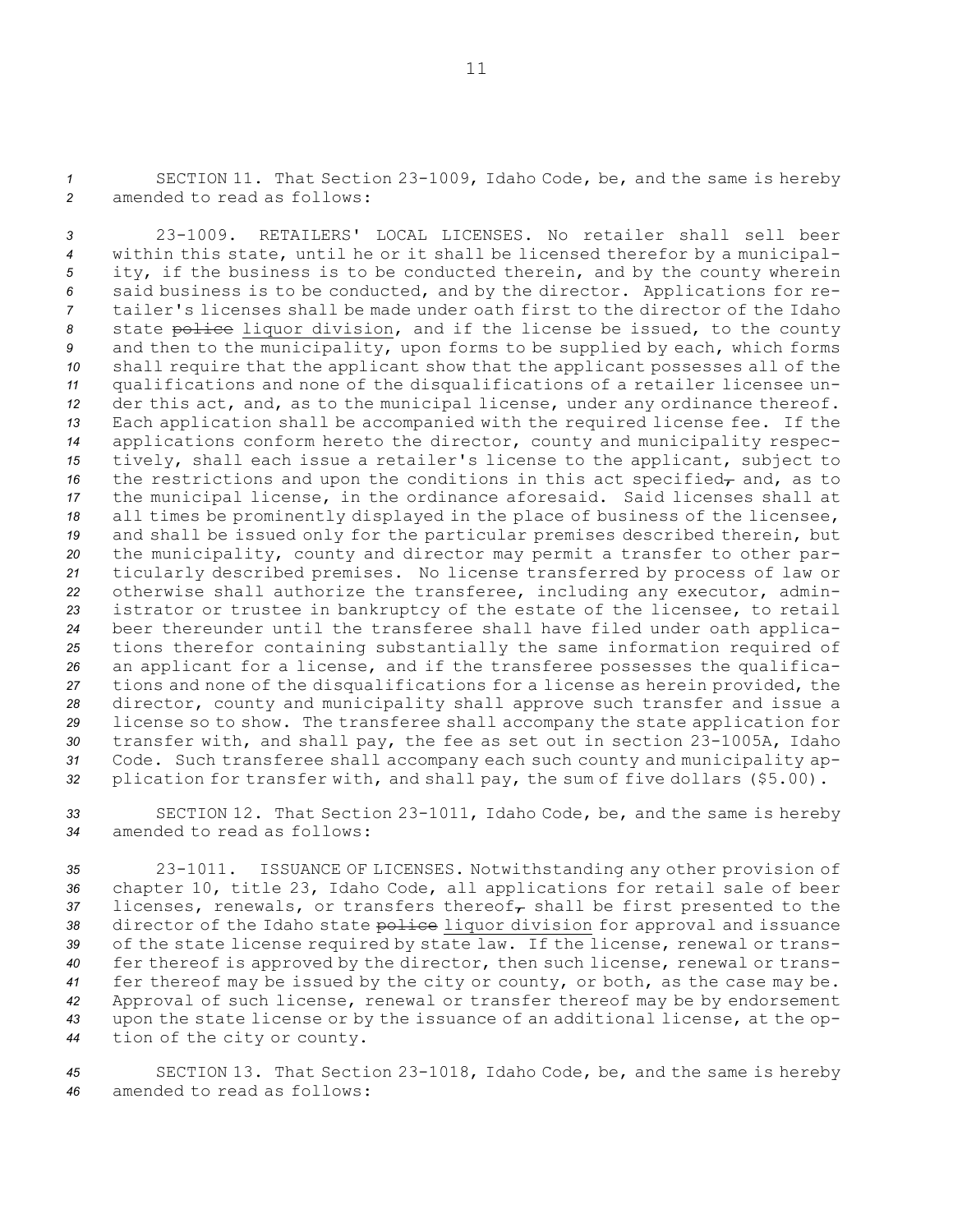23-1018. SALE OF KEG BEER -- PENALTIES. (1) Retail and wholesale li- censees selling keg beer for consumption off licensed premises shall place an identification tag onto all kegs of beer at the time of sale and require the signing of <sup>a</sup> receipt therefor by the purchaser in order to allow kegs to be traced if the contents are used in violation of this act. The keg identi- fication shall be in the form of <sup>a</sup> numbered label prescribed and supplied by 7 the director of the Idaho state police liquor division, which identifies the seller and which is removable or obliterated when the keg is processed for refilling. The receipt shall be on <sup>a</sup> form prescribed and supplied by the di- rector of the Idaho state police and shall include the name and address of the 11 purchaser and such other information as may be required by the director  $\theta$ 12 the Idaho state police.

 (2) Any licensee selling keg beer for off-premises consumption who fails to require the signing of <sup>a</sup> receipt at the time of sale and fails to place <sup>a</sup> numbered identification label onto the keg shall be subject to having his license suspended as set forth in section 23-1038, Idaho Code.

*<sup>17</sup>* (3) Possession of <sup>a</sup> keg containing beer which is not identified as re-*<sup>18</sup>* quired by subsection (1) of this section is <sup>a</sup> misdemeanor.

*<sup>19</sup>* (4) Any purchaser of keg beer who knowingly provides false information *<sup>20</sup>* on the receipt required by subsection (1) of this section shall be guilty of <sup>a</sup> *21* misdemeanor.

*<sup>22</sup>* (5) As used in this section, "keg" means any brewery-sealed, individual *<sup>23</sup>* container of beer having <sup>a</sup> liquid capacity of five (5) gallons or more.

*<sup>24</sup>* SECTION 14. That Section 23-1106, Idaho Code, be, and the same is hereby *25* amended to read as follows:

 23-1106. SUPPLIER'S RIGHT TO DISCONTINUE DISTRIBUTION OF BRAND. (1) A supplier may amend, modify, terminate, cancel, discontinue or fail to re- new an agreement, with reference to <sup>a</sup> brand sold by <sup>a</sup> supplier, not less than thirty (30) days after written notice is given by the supplier as provided in section 23-1108, Idaho Code, if the supplier discontinues production or dis- continues distribution in this state of <sup>a</sup> brand of beer sold by the supplier to the distributor.

 (2) Nothing in this section shall prohibit <sup>a</sup> supplier from conducting test marketing of <sup>a</sup> product which is not currently being sold in this state, provided that the supplier has notified the director, Idaho state police of the Idaho state liquor division, in writing, of its plans to conduct test marketing, which notice shall describe the market area in which the test shall be conducted, the name or names of the distributor or distributors who will be selling the product, the name or names of the product being tested, and the period of time, not to exceed eighteen (18) months, during which the testing will take place.

 (3) If <sup>a</sup> supplier causes the discontinuance of distribution in this state of <sup>a</sup> brand of beer, except <sup>a</sup> brand that is being test marketed pursuant to subsection (2) of this section, then that brand cannot be reintroduced or sold to distributors within this state by any supplier for <sup>a</sup> period of six (6) months after providing the written notice required in the provisions of this section. <sup>A</sup> supplier who is test marketing <sup>a</sup> brand or brands in this state, in compliance with subsection (2) of this section, shall not be subject to the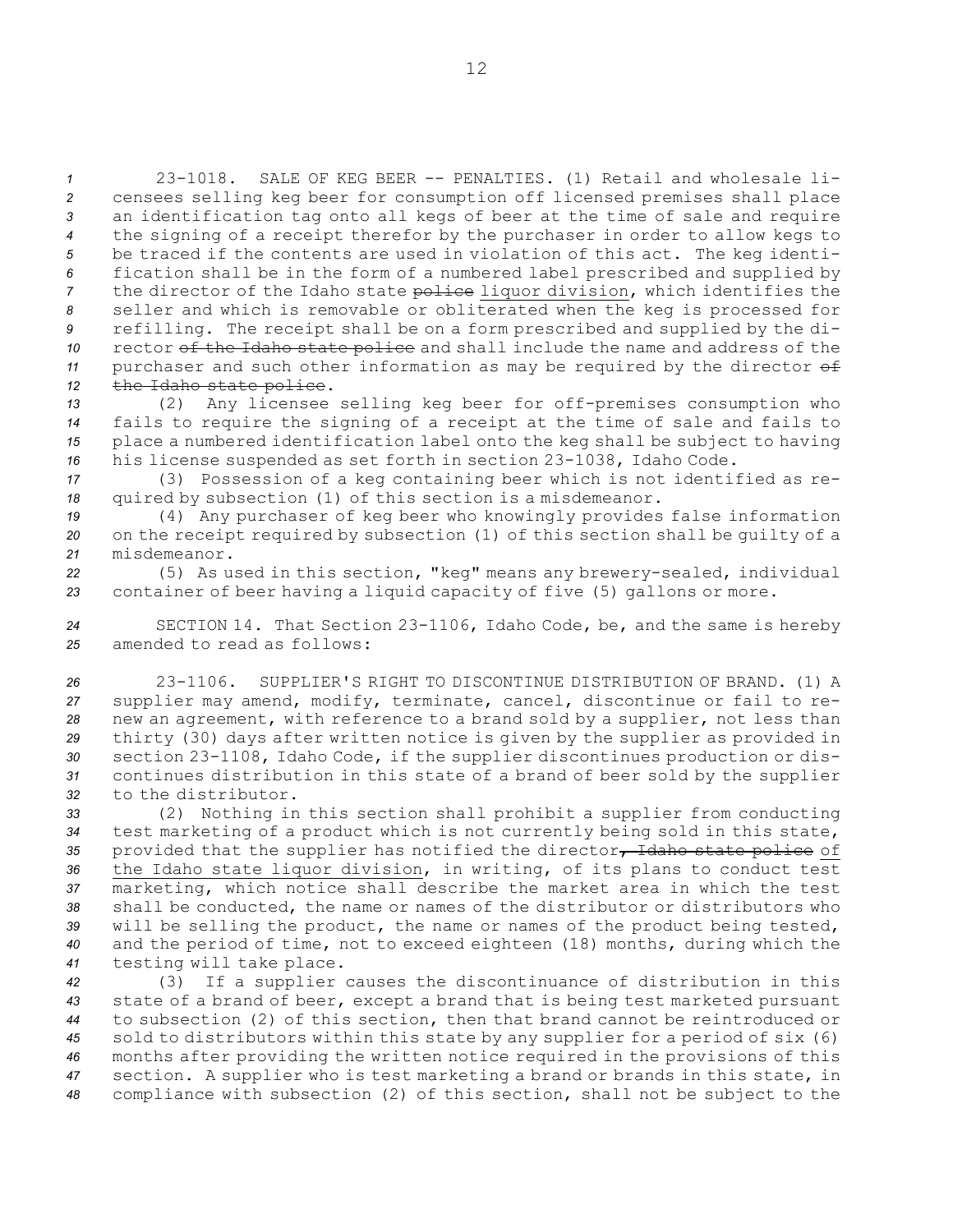*<sup>1</sup>* six (6) month reintroduction limitation set forth in the provisions of this *2* subsection.

*<sup>3</sup>* (4) Whenever <sup>a</sup> supplier discontinues distribution in this state of <sup>a</sup> *<sup>4</sup>* brand of beer, the supplier shall be required, at the distributor's request, *<sup>5</sup>* to purchase from the distributor any unsold inventory of that brand.

*<sup>6</sup>* SECTION 15. That Section 23-1303, Idaho Code, be, and the same is hereby *7* amended to read as follows:

*<sup>8</sup>* 23-1303. DEFINITIONS. (1) The following terms as used in this chapter *<sup>9</sup>* are hereby defined as follows:

 (a) "Dessert wine" means only those beverages that are designated or labeled, pursuant to the federal alcohol administration act, as "sherry," "madeira" or "port," which contain more than sixteen percent (16%) alcohol by volume, but do not exceed twenty-one percent (21%) alcohol by volume. Dessert wine as defined herein shall not be deemed to be <sup>a</sup> spirit based beverage for the purposes of paragraph (g) of this subsection.

17 (b) "Director" means the director of the Idaho state police liquor di-*18* vision.

*<sup>19</sup>* (c) "Distributor" means <sup>a</sup> person to whom <sup>a</sup> wine distributor's license *20* has been issued.

*<sup>21</sup>* (d) "Domestic produced product" means wine at least seventy-five per-*<sup>22</sup>* cent (75%) of which by volume is derived from fruit or agricultural *<sup>23</sup>* products grown in Idaho.

*<sup>24</sup>* (e) "Importer" means <sup>a</sup> person to whom <sup>a</sup> wine importer's license has been *25* issued.

*<sup>26</sup>* (f) "Live performance" means <sup>a</sup> performance occurring in <sup>a</sup> theater and *<sup>27</sup>* not otherwise in violation of any provision of Idaho law.

- *<sup>28</sup>* (g) "Low proof spirit beverages" means any alcoholic beverage contain-*<sup>29</sup>* ing not more than fourteen percent (14%) alcohol by volume obtained by *<sup>30</sup>* distillation mixed with drinkable water, fruit juices and/or other in-*<sup>31</sup>* gredients in solution. These products shall be considered and taxed as *<sup>32</sup>* wine. Spirit based beverages exceeding fourteen percent (14%) alcohol *<sup>33</sup>* by volume shall be considered as liquor and sold only through the divi-*<sup>34</sup>* sion system.
- *<sup>35</sup>* (h) "Person" includes an individual, firm, copartnership, associa-*<sup>36</sup>* tion, corporation, or any group or combination acting as <sup>a</sup> unit, and *<sup>37</sup>* includes the plural as well as the singular unless the intent to give <sup>a</sup> *<sup>38</sup>* more limited meaning is disclosed by the context in which it is used.

*<sup>39</sup>* (i) "Retailer" means <sup>a</sup> person to whom <sup>a</sup> retail wine license has been is-*40* sued.

*<sup>41</sup>* (j) "Retail wine license" means <sup>a</sup> license issued by the director, au-*<sup>42</sup>* thorizing <sup>a</sup> person to sell table wine and/or dessert wine at retail for *<sup>43</sup>* consumption off the licensed premises.

 (k) "Table wine" shall mean any alcoholic beverage containing not more than sixteen percent (16%) alcohol by volume obtained by the fermenta- tion of the natural sugar content of fruits or other agricultural prod-ucts containing sugar whether or not other ingredients are added.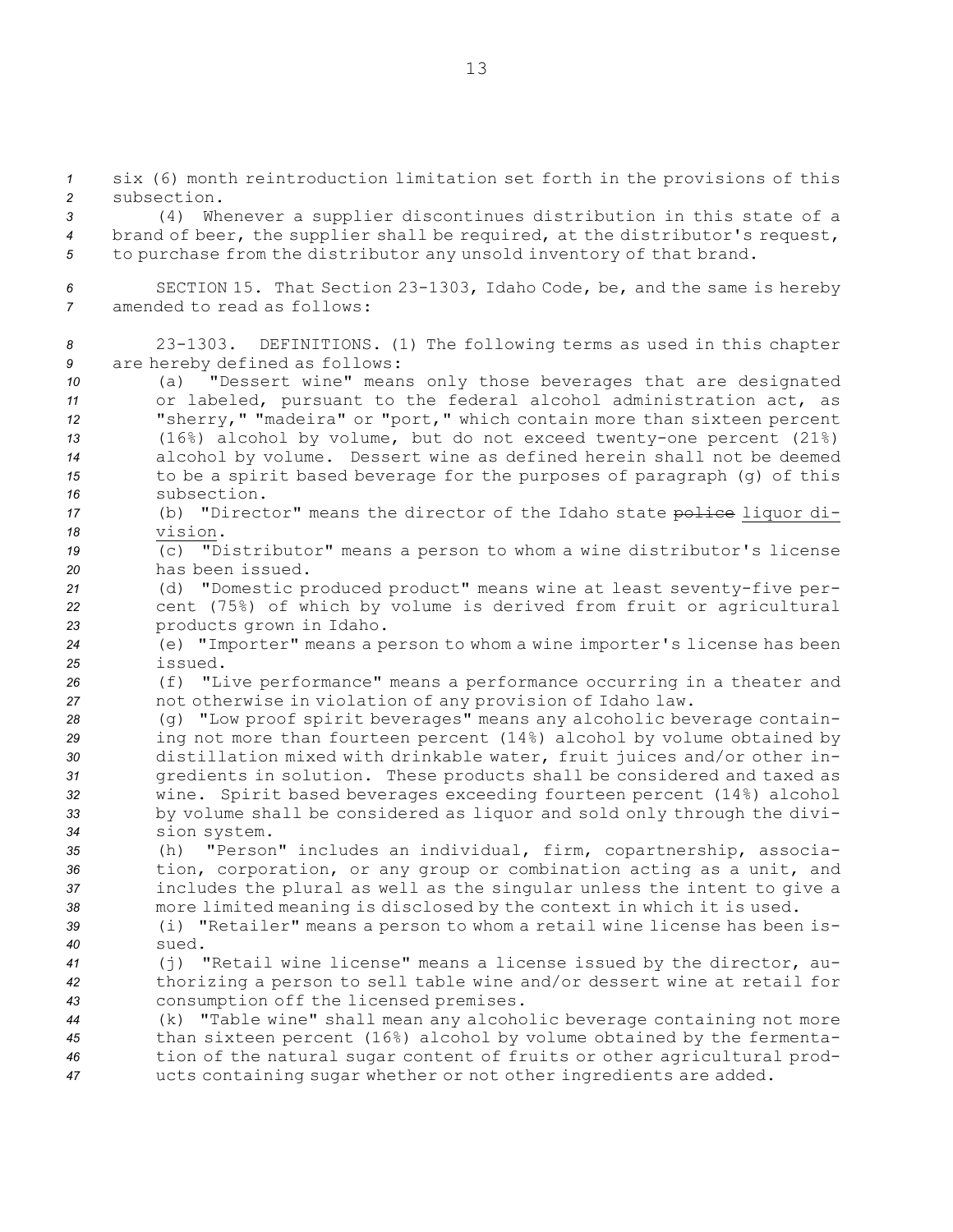*<sup>1</sup>* (l) "Theater" means <sup>a</sup> room, place or outside structure for performances *<sup>2</sup>* or readings of dramatic literature, plays or dramatic representations *<sup>3</sup>* of an art form not in violation of any provision of Idaho law.

*<sup>4</sup>* (m) "Vintner" means <sup>a</sup> person who manufactures, bottles, or sells ta-*<sup>5</sup>* ble wine or dessert wine to importers for resale within this state other *<sup>6</sup>* than <sup>a</sup> licensed "winery" as herein defined.

*<sup>7</sup>* (n) "Wine" includes table wine and dessert wine, unless the context re-*<sup>8</sup>* quires otherwise.

*<sup>9</sup>* (o) "Wine by the drink license" means <sup>a</sup> license to sell table wine or *<sup>10</sup>* dessert wine by the individual glass or opened bottle at retail, for *<sup>11</sup>* consumption on the premises only.

*<sup>12</sup>* (p) "Wine distributor's license" means <sup>a</sup> license issued by the director *<sup>13</sup>* to <sup>a</sup> person authorizing such person to distribute table wine or dessert *14* wine to retailers within the state of Idaho.

 (q) "Wine importer's license" means <sup>a</sup> license issued by the director to <sup>a</sup> person authorizing such person to import table wine or dessert wine into the state of Idaho and to sell and distribute such wines to <sup>a</sup> dis-tributor.

 (r) "Winery" means <sup>a</sup> place, premises or establishment within the state of Idaho for the manufacture or bottling of table wine or dessert wine for sale. Two (2) or more wineries may use the same premises and the same equipment to manufacture their respective wines, to the extent permit-ted by federal law.

*<sup>24</sup>* (s) "Winery license" means <sup>a</sup> license issued by the director authorizing *<sup>25</sup>* <sup>a</sup> person to maintain <sup>a</sup> winery.

*<sup>26</sup>* (2) All other words and phrases used in this chapter, the definitions of *<sup>27</sup>* which are not herein given, shall be given their ordinary and commonly under-*<sup>28</sup>* stood and accepted meanings.

*<sup>29</sup>* SECTION 16. That Section 23-1309A, Idaho Code, be, and the same is *<sup>30</sup>* hereby amended to read as follows:

 23-1309A. SHIPMENT AND RECEIPT OF WINE AUTHORIZED -- LABELING RE- QUIREMENT. (1) Notwithstanding any other provision of law, rule or regula- tion to the contrary, any holder of <sup>a</sup> winery license under section 23-1306, Idaho Code, or any person holding <sup>a</sup> license to manufacture wine in another state who obtains <sup>a</sup> wine direct shipper permit pursuant to this section may sell and ship up to twenty-four (24) nine-liter cases of wine annually di- rectly to <sup>a</sup> resident of Idaho, who is at least twenty-one (21) years of age, for the resident's personal use and not for resale.

*<sup>39</sup>* (2) Before sending any shipment to <sup>a</sup> resident of Idaho, the wine direct *<sup>40</sup>* shipper permit holder must:

*<sup>41</sup>* (a) File an application with the director of the Idaho state liquor di-*42* vision;

*<sup>43</sup>* (b) Pay <sup>a</sup> fifty dollar (\$50.00) annual registration fee if the winery is *<sup>44</sup>* not currently licensed by the director;

*<sup>45</sup>* (c) Provide the director its Idaho winery license number or <sup>a</sup> true copy

*<sup>46</sup>* of its current alcoholic beverage license issued by another state;

*<sup>47</sup>* (d) Obtain from the director <sup>a</sup> wine direct shipper permit;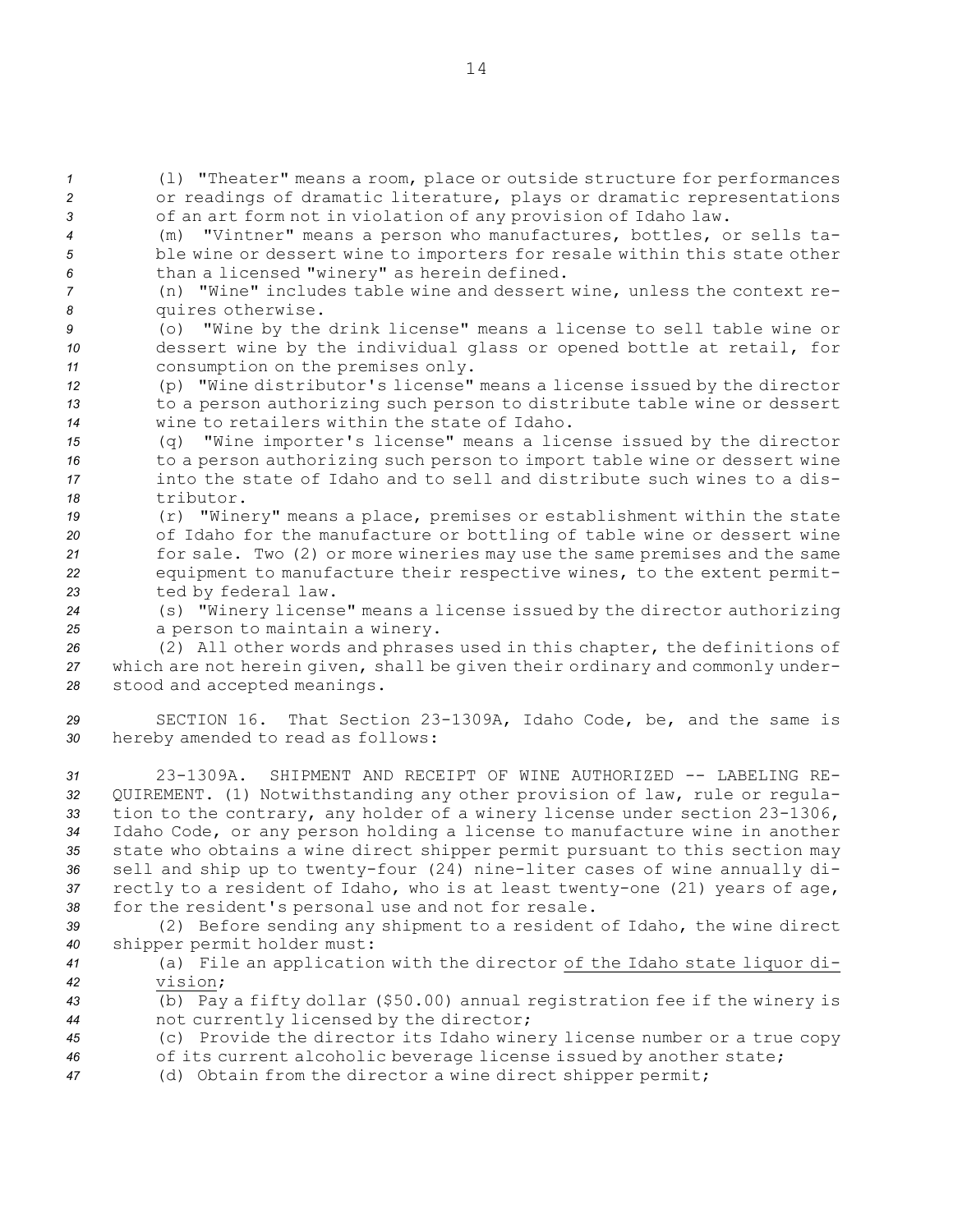*<sup>1</sup>* (e) Register with the state tax commission for the payment of sales and *2* use taxes and excise taxes on wine sold to residents of Idaho under the *<sup>3</sup>* wine direct shipper permit.

*<sup>4</sup>* (3) <sup>A</sup> wine direct shipper permit authorizes the permit holder to do all *<sup>5</sup>* of the following:

*<sup>6</sup>* (a) Sell and ship not more than twenty-four (24) nine-liter cases of *<sup>7</sup>* wine annually to any person twenty-one (21) years of age or older for his *<sup>8</sup>* or her personal use and not for resale;

*<sup>9</sup>* (b) Ship wine directly to <sup>a</sup> resident in this state only in compliance *10* with subsections (8) and (9) of this section;

*<sup>11</sup>* (c) Report to the director, no later than January 31 of each year, the *<sup>12</sup>* total amount of wine shipped during the preceding calendar year under *<sup>13</sup>* the wine direct shipper permit;

 (d) If the permit holder is located outside this state, pay to the state tax commission all sales and use taxes, and excise taxes on sales to residents of Idaho under the wine direct shipper permit. For excise tax purposes, all wine sold pursuant to <sup>a</sup> direct shipper permit shall be deemed to be wine sold in this state;

*<sup>19</sup>* (e) Permit the director and the state tax commission to perform an audit 20 of the wine direct shipper permit holder's records upon request;

21 (f) Be deemed to have consented to the jurisdiction of the alcohol bev- erage control division of the Idaho state police, or any other state agency and the Idaho courts concerning enforcement of this section and any related laws, rules or regulations.

 (4) <sup>A</sup> wine direct shipper permit holder located outside the state may annually renew its permit with the director by paying <sup>a</sup> twenty-five dollar (\$25.00) renewal fee and providing the director <sup>a</sup> true copy of its current alcoholic beverage license issued in another state. <sup>A</sup> wine direct shipper permit holder located in Idaho shall renew its wine direct shipper permit in conjunction with its license to manufacture wine. All registration fees and renewal fees shall be shared equally by the state police and the state tax commission.

 (5) The director may enforce the requirements of this section by admin- istrative proceedings or suspend or revoke <sup>a</sup> wine direct shipper permit, and the director may accept payment of an offer in compromise in lieu of suspen-sion, such payments to be determined by rule promulgated by the director.

 (6) Sales and shipments of wine directly to consumers in Idaho from wine manufacturers in Idaho or in another state who do not possess <sup>a</sup> current wine direct shipper permit are prohibited. Any person who knowingly makes such <sup>a</sup> shipment is guilty of <sup>a</sup> misdemeanor.

 (7) A licensee who holds <sup>a</sup> license for the retail sale of wine for con- sumption off the licensed premises may ship not more than two (2) cases of wine, containing not more than nine (9) liters per case, per shipment, for personal use and not for resale, directly to <sup>a</sup> resident of another state if the state to which the wine is sent allows residents of this state to receive wine sent from that state without payment of additional state tax, fees or charges. The sale shall be considered to have occurred in this state.

*<sup>48</sup>* (8) The shipping container of any wine shipped under this section must *<sup>49</sup>* be clearly labeled to indicate that the container contains alcoholic bever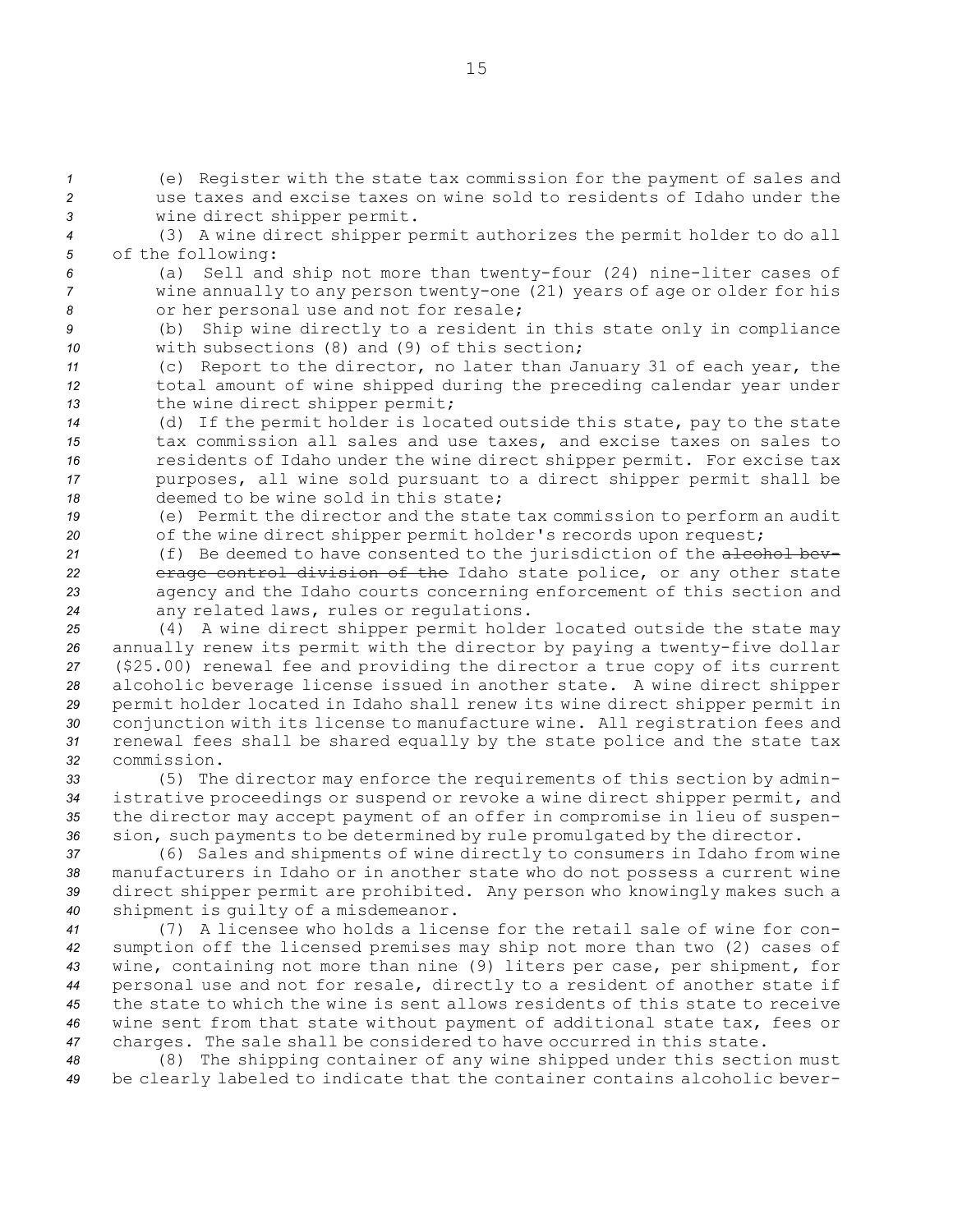*<sup>1</sup>* ages and cannot be delivered to <sup>a</sup> person who is not at least twenty-one (21) *<sup>2</sup>* years of age.

*<sup>3</sup>* (9) For wine shipped under this section to an Idaho resident, the deliv-*<sup>4</sup>* ery person shall:

- 
- *<sup>5</sup>* (a) Have the person who receives the wine shipment sign for it; and *<sup>6</sup>* (b) Not make deliveries to anyone who is under twenty-one (21) years of
- 
- *<sup>7</sup>* age or to anyone who is visibly intoxicated; and

*<sup>8</sup>* (c) Keep the signature record for one (1) year.

*<sup>9</sup>* (10) Sales authorized under this section are sales made by <sup>a</sup> retailer *<sup>10</sup>* who is not authorized to sell at wholesale or sales by <sup>a</sup> winery of wine pro-*<sup>11</sup>* duced or bottled by the winery.

*<sup>12</sup>* (11) The director and the state tax commission may promulgate rules to *<sup>13</sup>* effectuate the purposes of this section and are authorized to exchange nec-*<sup>14</sup>* essary information to implement the provisions of this section.

*<sup>15</sup>* SECTION 17. That Section 23-1338, Idaho Code, be, and the same is hereby *16* amended to read as follows:

 23-1338. WINE PRODUCT SERVICE AND SALES -- SPONSORED EVENTS. (1) Any person who is the holder of an Idaho winery license is authorized to serve or sell any wine product of that winery at events of seven (7) days' duration or less sponsored by any group, organization, person or political subdivision. Each participating winery must make its own arrangements with the sponsoring group, organization, person or political subdivision. Service and sales un- der the authority of this section may occur only in counties that permit the sale of wine in accordance with section 23-1304, Idaho Code, and any service or sales under the provisions of this section must comply with all applica- ble limitations and requirements regarding day and hour of sale, age and con- dition of purchasers and all other requirements of any regulatory ordinance adopted pursuant to the authority of section 23-1318, Idaho Code, by the city or county in whose jurisdiction the event is to take place.

 (2) At least seven (7) days prior to the date on which the sponsored event is to commence, the winery shall notify by electronic mail the Idaho 32 state liquor division, the Idaho state police, alcohol beverage control bu-**reau,** and the chief of police of the incorporated city in which the sponsored event will be held, if the event is to be held in an incorporated city, or the sheriff of the county in which the sponsored event is to be held, if the event will not be held in an incorporated city, that wine will be served or sold by the winery at the sponsored event. The notice shall provide the following information:

- 
- *<sup>39</sup>* (a) The name and address of the winery and the number of its state winery *40* license;
- *<sup>41</sup>* (b) The dates and hours that wine will be served or sold;

*<sup>42</sup>* (c) The name of the group, organization, person or political subdivi-*<sup>43</sup>* sion sponsoring the event; and

*<sup>44</sup>* (d) The address at which the wine will be served or sold, and if <sup>a</sup> public *<sup>45</sup>* building, the rooms in which the wine will be served or sold.

*<sup>46</sup>* (3) Within three (3) business days after receiving the notice, the *<sup>47</sup>* alcohol beverage control bureau Idaho state liquor division shall respond to *<sup>48</sup>* the winery. An approval by the alcohol beverage control bureau Idaho state